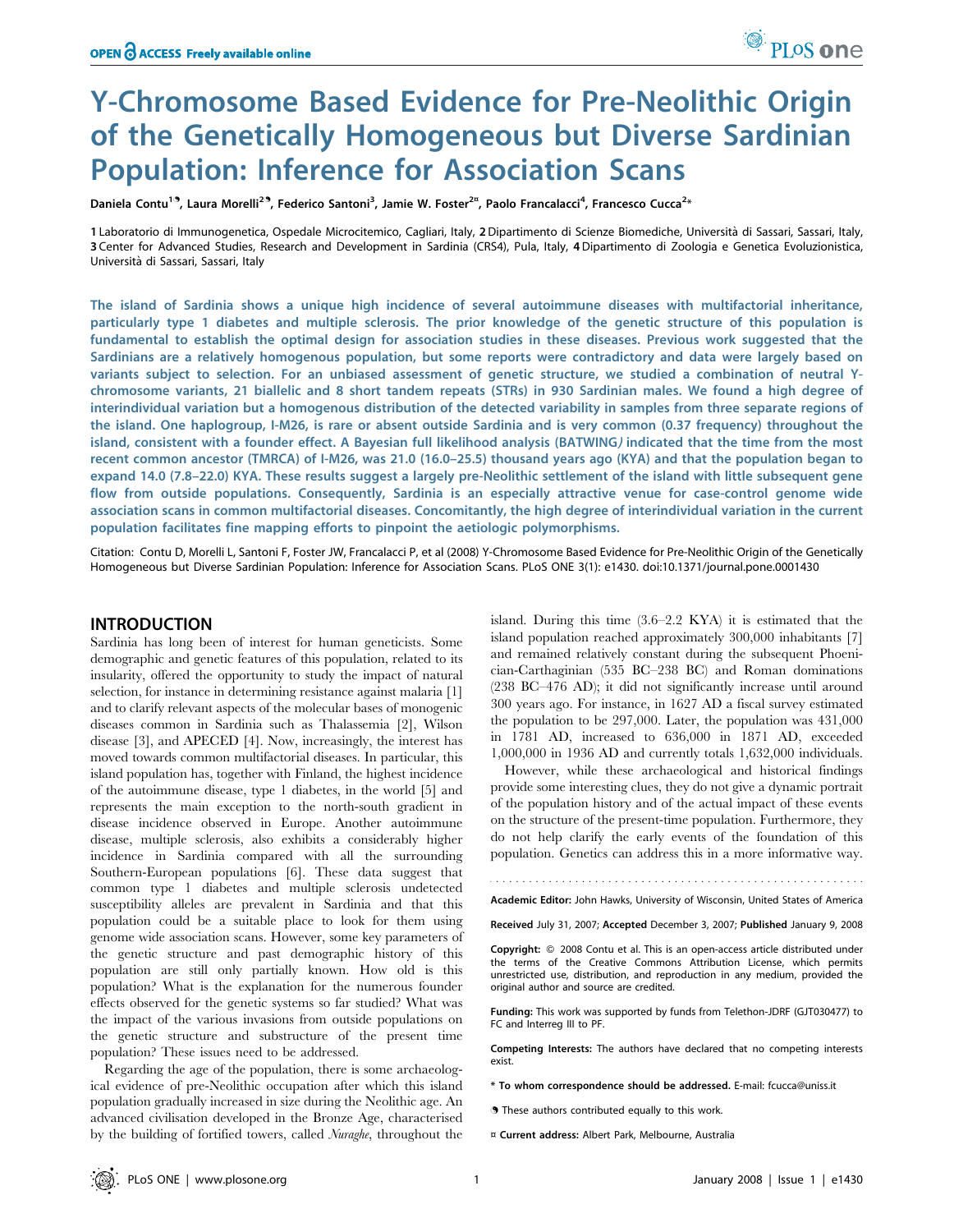Previous studies on autosomal variants indicate the absence of significant heterogeneity between large geographic subregions which have suffered, historically, repeated invasions, and the most internal and isolated part of the island which was substantially untouched by these occupations [8,9]. However, given that this evidence was obtained from autosomal variants, mainly located in the HLA region, whose protein products are under strong natural selection, it is difficult to determine how representative they are for the genome as a whole. Furthermore, some studies have reported a degree of micro-heterogeneity, particularly when comparing small areas and isolated villages [10–13].

Hence, interpretation of the overall genetic panorama is not straightforward. Prior knowledge of the genetic structure of a population is relevant not only to reconstruct its ancient demographic history but is also a fundamental prerequisite for association studies, and notably for genome wide association scans to dissect the genetic factors in multifactorial traits. For instance, using the cost effective case-control design in a regionally heterogeneous or substructured population, both false positive and false negative results will occur if patients and controls are not carefully sampled in equivalent proportions according to their origin.

To obtain a more accurate portrait of genetic structure and descent, we determined the Y-chromosome haplotype structure of a large number of Sardinian males using a panel of informative neutral single nucleotide polymorphisms (SNPs) and short tandem repeats (STRs), also known as microsatellites, located in the male specific part of this chromosome. These markers are particularly well suited for these comparative analyses because they were not explicitly

affected by evolutionary forces related to the immune response against pathogens. The non-recombining nature of this chromosome region as well as the availability of a reliable molecular clock, through the established mutation rate of STRs, allows a chronological reconstruction of haplotype genealogy, when these different types of markers are analysed jointly [14–17]. The aim of the study was thus to establish the intra-regional distribution of these Ychromosome molecular markers and to infer past peopling and demographic events in Sardinia, evaluating the impact of these factors in association study design for multifactorial diseases.

#### RESULTS

We established the distribution of the Y-chromosome haplogroup lineages in 376 newborn males from three large regions of Sardinia (Figure 1 and Methods). We found that the distribution of the various haplogroups was relatively homogeneous across these different areas of the island (Table 1). In fact, the pairwise  $F_{STs}$  computed from the haplogroup frequencies were not significantly different for interpopulation differentiation (Table 2). Similarly, pairwise  $R_{STs}$ computed on the same sample using STR markers did not provide significant evidence of inter-population differentiation (Table 2).

To further evaluate the impact of population substructure in association studies, we compared the frequencies of biallelic variants from a collection of 399 type 1 diabetes patients, collected from the southern part of the island for a previous study [18] with those from the pool of 376 newborns collected from three geographically distant areas of the island (data referring to the STRs and SNPs fully and jointly typed in the Sardinian samples



Figure 1. Map of Mediterranean showing the location of Sardinia. Expanded section shows the island of Sardinia with the sample regions highlighted doi:10.1371/journal.pone.0001430.g001

PLoS ONE | www.plosone.org 2 2 January 2008 | Issue 1 | e1430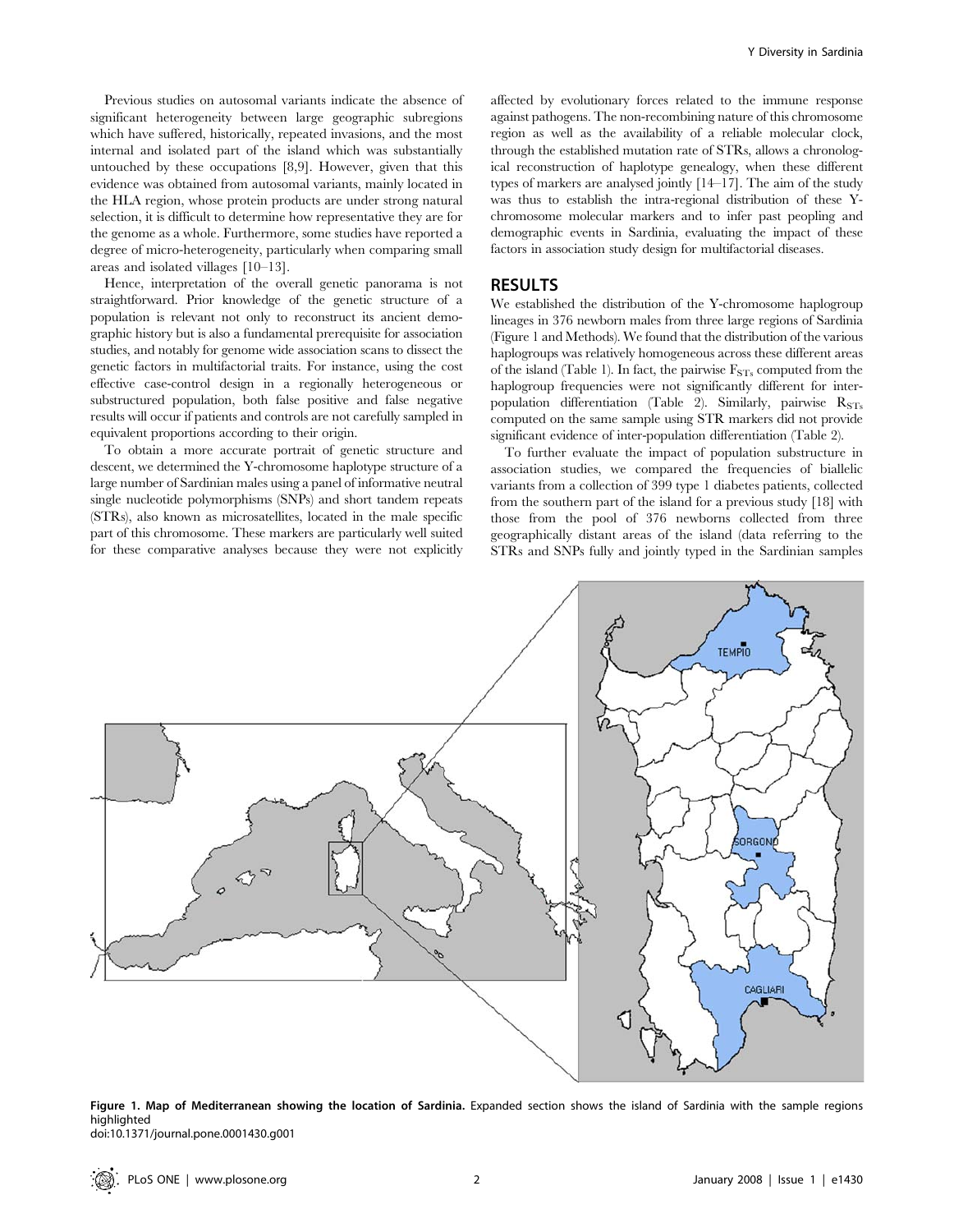Table 1. Haplotype frequencies and gene diversity of the Y-chromosome lineages in 376 newborns from three regions of Sardinia

|                                   | Cagliari           |              | Sorgono            |              | Tempio             |              |
|-----------------------------------|--------------------|--------------|--------------------|--------------|--------------------|--------------|
| Haplotype:                        | N                  | Frequency    | N                  | Frequency    | N                  | Frequency    |
| M13                               | $\mathbf{1}$       | 0.005        | $\mathbf 0$        | 0.000        | 0                  | 0.000        |
| M1                                | $\mathbf{1}$       | 0.005        | $\pmb{0}$          | 0.000        | 0                  | 0.000        |
| M35 (xM78, M123)                  | $\mathbf{1}$       | 0.005        | $\mathbf{1}$       | 0.010        | $\mathbf{1}$       | 0.012        |
| M35, M78                          | 12                 | 0.064        | $\overline{3}$     | 0.029        | 3                  | 0.035        |
| M35, M123                         | 4                  | 0.021        | $\mathbf{1}$       | 0.010        | 4                  | 0.047        |
| M35, ND                           | 3                  | 0.016        | 3                  | 0.029        | 3                  | 0.035        |
| M89 (xM170, M172, M201, M9, M267) | $\pmb{0}$          | 0.000        | 0                  | 0.000        | 3                  | 0.035        |
| M89 (xM170,M172,M201,M9,ND)       | $\overline{2}$     | 0.011        | $\mathbf{1}$       | 0.010        | $\mathbf 0$        | 0.000        |
| M89, M267                         | 5                  | 0.027        | 3                  | 0.029        | 0                  | 0.000        |
| M89, M170 (xM26)                  | 6                  | 0.032        | $\mathbf 0$        | 0.000        | $\mathbf 0$        | 0.000        |
| M89, M170 M26                     | 59                 | 0.316        | 38                 | 0.369        | 24                 | 0.279        |
| M89, M172 (xM102,M92)             | 5                  | 0.027        | $\mathbf 0$        | 0.000        | $\overline{2}$     | 0.023        |
| M89.M102                          | 5                  | 0.027        | 3                  | 0.029        | 0                  | 0.000        |
| M89, M92 (xM67)                   | 3                  | 0.016        | $\mathbf 0$        | 0.000        | $\mathbf{1}$       | 0.012        |
| M89, M92, M67                     | 7                  | 0.037        | 3                  | 0.029        | 3                  | 0.035        |
| M89, ND                           | $\overline{2}$     | 0.011        | $\mathbf 0$        | 0.000        | $\mathbf{1}$       | 0.012        |
| M89, M201                         | 26                 | 0.139        | 12                 | 0.117        | 18                 | 0.209        |
| M89, M9 (xM173)                   | $\overline{2}$     | 0.011        | $\overline{2}$     | 0.019        | 6                  | 0.070        |
| M89, M9, M173 (xM17, M18, M269)   | 4                  | 0.021        | $\mathbf 0$        | 0.000        | 0                  | 0.000        |
| M89, M9, M173, M17                | $\mathbf{1}$       | 0.005        | $\overline{3}$     | 0.029        | $\pmb{0}$          | 0.000        |
| M89, M9, M173, M18                | 3                  | 0.016        | 5                  | 0.049        | 0                  | 0.000        |
| M89, M9, M173, M269               | 33                 | 0.176        | 22                 | 0.214        | 17                 | 0.198        |
| M89, M9, M173 (xM17, M18, ND)     | $\overline{2}$     | 0.011        | 3                  | 0.029        | 0                  | 0.000        |
| Total                             | 187                | $\mathbf{1}$ | 103                | $\mathbf{1}$ | 86                 | $\mathbf{1}$ |
| Gene diversity (SD)               | $0.828 (+/-0.019)$ |              | $0.775 (+/-0.031)$ |              | $0.821 (+/-0.022)$ |              |

ND = not determined, SD = standard deviation

.................................................................................................................... doi:10.1371/journal.pone.0001430.t001

are reported in the supplementary Table S1). Even under this forced scenario – very different from the preferred collection of patients and controls in similar proportions from the same subregions- we did not obtain any significant evidence of heterogeneity  $(F_{ST} = 0.001, P = 0.157)$ .

With the information that the Sardinian population was relatively genetically homogeneous, we established the haplogroup frequencies in a joint sample set of the 376 newborns, 399 type 1 diabetes

| <b>Table 2.</b> Population pairwise $F_{ST}$ and $R_{ST}$ values between |
|--------------------------------------------------------------------------|
| different Sardinian sub-regions                                          |
|                                                                          |

| Pairwise $F_{ST}$ values        | Cagliari | Sorgono           | <b>Tempio</b>     |
|---------------------------------|----------|-------------------|-------------------|
| Cagliari                        | ¥.       | $0.393 \pm 0.005$ | $0.269 \pm 0.003$ |
| Sorgono                         | 0.000    | *                 | $0.109 \pm 0.003$ |
| Tempio                          | 0.002    | 0.009             | $\ast$            |
|                                 |          |                   |                   |
| Pairwise R <sub>ST</sub> values | Cagliari | Sorgono           | <b>Tempio</b>     |
| Cagliari                        | ¥        | $0.310 \pm 0.005$ | $0.898 \pm 0.003$ |
| Sorgono                         | 0.001    | *                 | $0.212 \pm 0.004$ |

Conventional  $F_{ST}$  and  $R_{ST}$  values are shown below the diagonal. Corresponding P values with Significance Level = 0.05 are shown in italics above the diagonal. doi:10.1371/journal.pone.0001430.t002

patients, and an additional 155 blood donors. In this enlarged data set of 930 males, we detected 19 haplogroup lineages (Table 3). Haplogroups defined by the M130 and M68 SNPs were tested for, but not detected. We then compared the haplogroup frequencies observed in these 930 Sardinian males with those reported in other Euro-Mediterranean populations. Distribution of the Y-chromosome haplogroups detected in the Sardinians set them apart from the rest of the European groups [14,16,19,20].

The main discriminator of Sardinians from the other populations comes from the I-M26 haplogroup. This variant shows an overall frequency of 0.37 in Sardinia but is absent in most other populations, including the neighbouring island of Corsica [19]. It has been detected, though at much lower frequencies, only in the Basques [14,16,19,20] and in a few other western European populations [21–23]. In addition, the rare M18 SNP appears to be unique to Sardinia. Furthermore, some haplogroups present and relatively frequent on the island, such as G-M201 and E-M78, have only been detected in eastern countries while another haplogroup common in Sardinia, R-269, is more common in western populations [14]. As a result of this distribution of lineages in Sardinia, there is a high degree of gene diversity  $(0.801 \pm 0.010)$ (see Table 3) and significant evidence of differentiation from all the other groups for which matched genetic data are available  $(F_{ST})$ values and their P values are shown in Tables S2 and S3). An UPGMA (Unweighted Pair Group Method with Arithmetic mean) tree constructed using one thousand bootstrap FST distances,

...................................................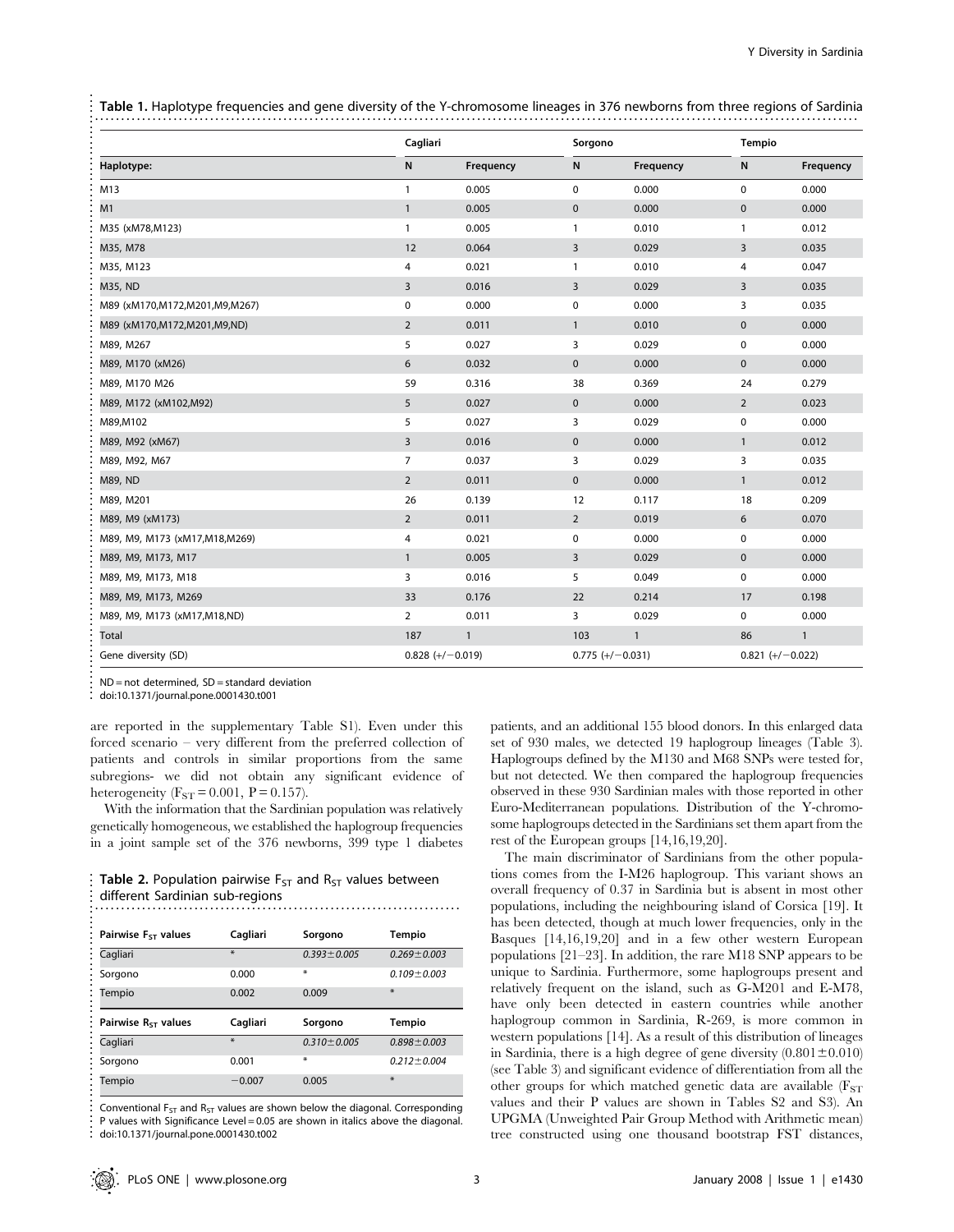| Haplotype:                      | N                  | Frequency |
|---------------------------------|--------------------|-----------|
| M13                             | $\mathbf{1}$       | 0.001     |
| M1                              | 5                  | 0.005     |
| M35 (xM78, M123)                | 9                  | 0.010     |
| M35, M78                        | 41                 | 0.044     |
| M35, M123                       | 19                 | 0.020     |
| M35, ND                         | 9                  | 0.010     |
| M89 (xM170,M172,M201,M9,M267)   | 12                 | 0.013     |
| M89 (xM170,M172,M201,M9,ND)     | 4                  | 0.004     |
| M89, M267                       | 21                 | 0.023     |
| M89, M170 (xM26)                | 23                 | 0.025     |
| M89, M170 M26                   | 344                | 0.370     |
| M89, M172 (xM102,M92)           | 27                 | 0.029     |
| M89,M102                        | 22                 | 0.024     |
| M89, M92 (xM67)                 | 16                 | 0.017     |
| M89, M92, M67                   | 26                 | 0.028     |
| M89, ND                         | 3                  | 0.003     |
| M89, M201                       | 117                | 0.126     |
| M89, M9 (xM173)                 | 22                 | 0.024     |
| M89, M9, M173 (xM17, M18, M269) | 13                 | 0.014     |
| M89, M9, M173, M17              | 13                 | 0.014     |
| M89, M9, M173, M18              | 16                 | 0.017     |
| M89, M9, M173, M269             | 158                | 0.170     |
| M89, M9, 173 (xM17,M18,ND)      | 9                  | 0.010     |
| Total                           | 930                | 1         |
| Gene diversity (SD)             | $0.801 (+/-0.010)$ |           |

Table 3. Haplotype frequencies of the Y-chromosome

 $ND = not determined$ ,  $SD = standard deviation$ 

................................................................................................................... doi:10.1371/journal.pone.0001430.t003

graphically illustrates the differentiation of Sardinians from the other populations (Figure 2).

A possible reservation to this scenario is an SNP ascertainment bias, given that the samples originally screened for Y chromosome SNPs [15] included Sardinian Y chromosomes, and in fact both M18 and M26 were discovered in Sardinian DNA samples. In principle, this kind of ascertainment bias would artifactually increase the differentiation of Sardinians from other populations. However, comparable results were also obtained computing pairwise  $R_{ST}$  values (Tables S4 and S5) based exclusively on STR data which are not prone to this bias (see Figure 3 which shows a consensus tree from one thousand bootstraps). We next used BATWING analysis to establish the individual TMRCA for the most representative haplogroup lineages (I-M26, R-M269, G-M201, E-M78), collectively accounting for 71% of the Sardinian Y-chromosome haplogroups, analysed together with the 6 STR markers. The TMRCA values for these haplogroups are included in a span of 19.5–22.8 KYA (Table 4). We also assessed the TMRCA for the rare Sardinia-specific R-M18 haplogroup, and obtained a value of 8.1 (7.8–10.5) KYA.

We also used BATWING to analyse the data from the 376 Sardinian newborns to evaluate when this island population began to expand, and obtained a value of 14.0 (7.8–22.0) KYA. To assess this data in the context of that observed in other European populations, we used matched published data [16,20,24] and computed the time of initial expansion of other populations of



Figure 2. UPGMA consensus tree correlating European populations constructed using 1000  $F_{ST}$  pairwise distances. Numbers before forks indicate percentage of times that each group appeared in the input trees

doi:10.1371/journal.pone.0001430.g002

interest. We found a value of 9.5 (6.7–13.7) KYA for the Anatolian population, whereas two data sets of West-Balkan and Iberian populations provided a signal of initial expansion of 7.4 (6.5–16.1) and 9.8 (9.5–13.7) KYA respectively. BATWING analysis also suggested an effective population size at the beginning of the



Figure 3. UPGMA consensus tree correlating European populations constructed using 1000  $R_{ST}$  pairwise distances. Numbers before forks indicate percentage of times that each group appeared in the input trees

doi:10.1371/journal.pone.0001430.g003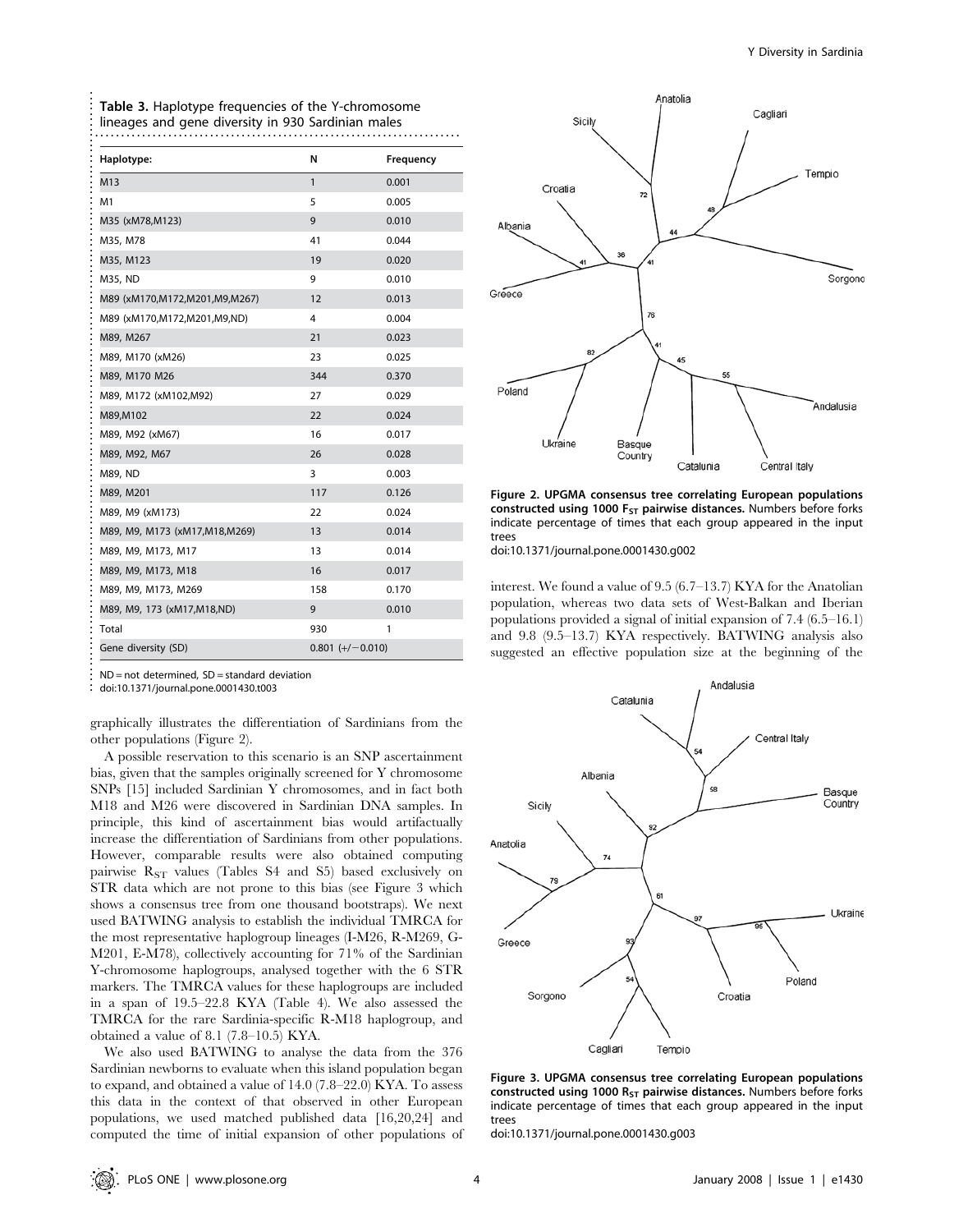| Table 4. TMRCA values of the main Sardinian haplogroups |
|---------------------------------------------------------|
| provided by BATWING analysis                            |
|                                                         |

| Lineage      | <b>TMRCA</b> | 95% c.i.      |
|--------------|--------------|---------------|
| $I-M26$      | 21.0         | $16.0 - 25.5$ |
| R-M269       | 22.8         | $17.0 - 25.4$ |
| G-M201       | 19.5         | $14.0 - 22.2$ |
| E-M78        | 21.0         | 19.4-30.8     |
| <b>R-M18</b> | 8.1          | $7.8 - 10.5$  |

doi:10.1371/journal.pone.0001430.t004

expansion of 789 (450–1264) for the Sardinians, 1741 (957–2857) for the Anatolians, 601 (218–867) for the Balkans and 339 (273– 668) for the Iberians.

## **DISCUSSION**

Our findings indicate that three large, geographically distinct subregions of Sardinia show no significant evidence of inter-region genetic heterogeneity by any of the established measures of population differentiation. In particular, sub-populations from the Sardinian coastal regions (the Campidano and Gallura areas), which suffered cultural and political dominations over many years do not significantly differ from the most internal and isolated part of the island (Barbagia area), which was never under foreign control. This is in agreement with other studies that analysed different chromosomes and independent samples [8,9].

The homogenous distribution of variants in different macroareas of the island is consistent with a common ancient origin and cultural background. For example, Nuraghe, the characteristic Sardinian prehistoric towers and castles, are widely and evenly distributed across the island and are substantially confined to Sardinia, thus supporting their local creation. At first glance their homogeneous intra-regional distribution could also be explained by mimicry by rival tribes, due to their strategic value. However, the full correspondence of their complex architectural features as well as the overlapping structure of the prehistoric villages surrounding them and the identity of the tools, sculptures, and artefacts of symbolic nature found with them is overwhelmingly suggestive of a common cultural background which may be consistent with internal gene flow and may have acted as a main homogenising force during the Bronze Age.

Our data also provide some clues about the time when the Sardinian population was initially founded. We found that the common Y-chromosome haplogroups detected in Sardinia show rather even TMRCAs ranging from 19.5 to 22.8 KYA, which appear independent from their genealogy and thus indicative of earlier pre-Neolithic founder effects. In particular, the I-M26 haplogroup, showing a TMRCA of 21.0 (16.0–25.5) KYA, is especially informative because it is present in 37% of Sardinian males but is absent or very rare in all other human groups. Furthermore, I-M26 represents a terminal branch of the Y-chromosome tree and is thus a relatively recent haplogroup. Overall, it is therefore conceivable that little intra-haplogroup variability entered for I-M26 at the foundation of the Sardinian population and its TMRCA value is, in fact, roughly related to the initial occupation of the island.

BATWING analysis also reveals that the Sardinian male population began to expand about 14 KYA, with an initial effective population size on the order of 1,000 individuals. The signal of expansion detected by BATWING probably does not predate the arrival of the Sardinian founders on the island,

because we observed that other European sample sets provide more recent times of initial expansion.

Thus, despite the simplified demographic model and wide confidence intervals of the BATWING estimates, a coherent picture shows expansion starting in pre-Neolithic times. In fact, the inferred BATWING values are conservative, using a generation time of 25 years. Furthermore, to obtain more robust and reliable results we used mode-based estimates instead of the more commonly-used mean and median measures that tend to provide much older values for all the parameters assessed with BATWING (Methods and unpublished results).

These genetic estimates are in agreement with archaeological evidence suggesting that Sardinia was already populated 18–10 KYA [25,26]. Furthermore, the genetic data are also consistent with geological data pointing to a land connection between Sardinia and the Italian peninsula (through Corsica) during the last glacial period, which might have allowed the passage of people for several thousand years until about 10 KYA. Evidence of an early pre-Neolithic population has also been derived from other genetic markers, including mitochondrial haplogroups V and H3 [27,28]. Sardinia may have attracted Palaeolithic hunter-gatherers, with its temperate climate; Megaceros cazioti deer and endemic species with a high reproductive rate; and other food sources such as fruits from the forests that covered the island.

The absence of the I-M26 lineage on the nearby island of Corsica [19] is somewhat surprising because Corsica should have been accessible to ancestral Sardinian settlers via a land bridge. However, Corsica may have been resettled from the Italian mainland during medieval times, a hypothesis supported by historical sources. Repopulation could have substituted for I-M26 and masked the putative Corsican ancestral genetic substratum.

The data and conclusions presented in this study, and notably the absence of significant population sub-structure in Sardinia, have a significant impact on the design of genome wide association studies. Robust and statistically well-powered whole genome casecontrol association studies are thus promising in this population.

Other founder populations, such as the Finnish and the Icelandic, show some substructure in geographically distinct areas [29,30]. There are indications of micro-heterogeneity in subisolated in Sardinia as well, but they appear to be second-order effects. For example, one survey suggested the presence of heterogeneity among 21 subregions [12]. However, an analysis of molecular variance (AMOVA) using the allele frequencies reported by the authors indicates that more than 99.8% of variation is within the tested subpopulations and less than 0.2% is between them (Table S6).

Another study found some degree of heterogeneity in the distribution of Y chromosome markers of individuals with monophyletic surnames from different sub-regions [10] but, consistent with our results, found no evidence of significant heterogeneity when considering only the place of birth of the genotyped individuals. By selecting solely the monophyletic surnames, a relevant and shared part of the variability is removed from the analysis. Selection of monophyletic surnames is also more prone to the cumulative effect of mispaternity.

Weak evidence of heterogeneity in the distribution of Y chromosome markers from different Sardinian sub-regions was also reported by Scozzari and colleagues [11], but only for one of 17 markers tested, and comparing samples as small as 18 individuals (average of  $N = 33$ ) and including small towns. Considerable evidence infers many demographic bottlenecks during the settlement of small and dispersed villages present on the island [13,31,32] which could account for the micro-heterogeneity and higher degree of background linkage disequilibrium observed in these small and isolated areas compared to the general Sardinian population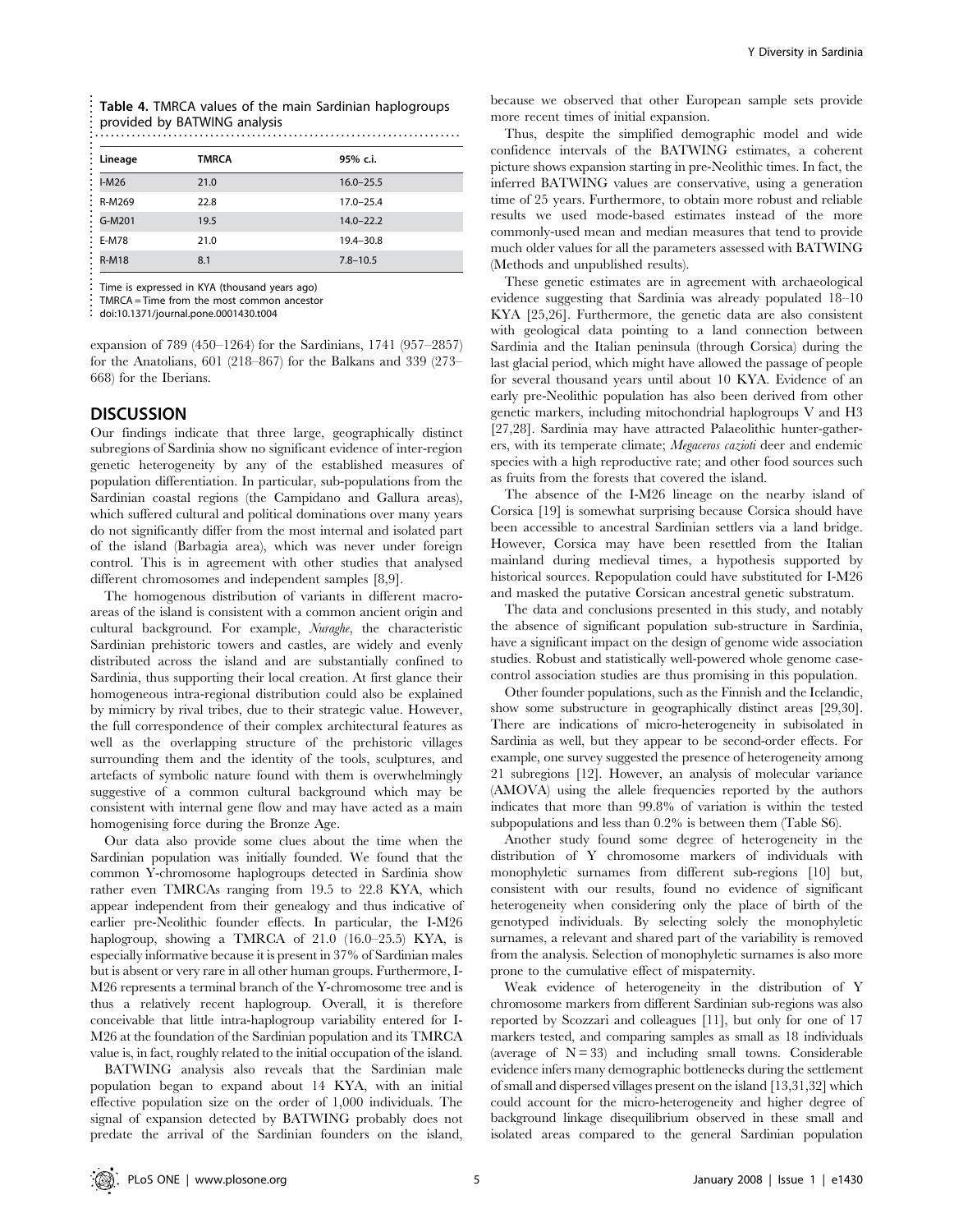[13,31,32]. Thus, the overall important feature that is confirmed by this study is the lack of significant differentiation between macro Sardinian areas. This finding is consistent with the fact that disorders such as type 1 diabetes and multiple sclerosis exhibit no significant differences in incidence in different Sardinian subregions.

In addition, while we observed a relatively homogenous distribution of genetic markers across Sardinia, we found no restriction of inter-individual variability. For instance, the Sardinians exhibit a higher degree of inter-individual variation than the Spanish population [16,33]. In general, Y chromosome variants common in either eastern or western European populations are detected at appreciable frequencies in this Mediterranean island. This ensures a high chance to detect, in this island, common ancient disease variants present in both western and eastern Europe that predate the foundation of Sardinia and its separation from the other European populations. Furthermore, these features, together with the fact that the population is ancient, account for highly informative haplotype splits observed in autosomal gene regions across the genome [34– 36]. This is especially useful during the post-detection fine mapping phase to highlight primarily associated variants in diseases common in this population when it is essential to exclude secondary hitchhiking effects.

The Y chromosome data also clearly underline the uniqueness of the Sardinian population and indicate that strong founder effects are not restricted to mutations involved in monogenic traits such as Betathalassemia [2] or Wilson disease [3] but also include neutral, common SNPs, as illustrated by the I-M26 variant. This suggests that by virtue of these founder effects, some disease variants could be unique to the Sardinians or could be in the optimal range of frequency to allow their detection in this population.

Overall these data indicate that Sardinia provides a promising venue for effective genome wide association scans and for the subsequent fine mapping efforts to pinpoint aetiological polymorphisms in multifactorial trait research.

# MATERIALS AND METHODS

#### Sample selection

DNA samples from newborns was extracted using the Chelex method [37] from dried blood spots present on Guthrie Cards collected for neonatal screenings. In order to confine the genetic analyses to individuals of Sardinian origin, we took advantage of the patrilinear transmission of both chromosome Y markers and surnames and performed a survey of the surname distribution of each individual to be analysed using the website GENS [38]. More specifically, samples of individuals with surnames that were more common in continental Italy were not considered in this study. This selection was simplified by the fact that most Sardinians exhibit peculiar surnames, clearly distinct from those encountered in the Italian mainland. This peculiarity is due to the fact that the Sardinian language is differentiated within the romance language family, and hence the derived surnames are unequivocally distinguishable from the non-Sardinian ones. Using these surname based criteria, 0.9% of the chromosome Y samples were eliminated. Because of the sample selection strategy, this study is not addressed to evaluate the effect of very recent genetic flow from outside populations - essentially from the Italian mainland - that, according to demographic data, occurred mainly during the last sixty years. In addition, to ensure independence of the subjects analysed, only individuals born during an eight month sample selection period were included and, in cases of male twins, only one was considered. Using this approach we collected 187, 103 and 86 samples from newborns in delivery units located in Cagliari, Sorgono and Tempio respectively (Figure 1). The sample set from Cagliari includes newborns from the southern and most denselypopulated area of Sardinia, the Campidano region. The sample set from Sorgono comprises newborns from the Barbagia area, representing the most internal and isolated area of the island. Until a few decades ago, the population of Barbagia lived in rather strict geographical and cultural isolation, distributed amongst small and dispersed villages. Finally, the sample set from Tempio refers to the Gallura area that is linguistically differentiated from the rest of the island, showing similarities with the dialect spoken on the nearby island of Corsica. Thus, these three regions were selected to maximise the possibility of finding population heterogeneity and to compare regions with different demographic history.

We also considered an additional Sardinian sample set, for the most part from a case-control study, consisting of 155 healthy adult male blood donors from the transfusion centre of the Brotzu Hospital in Cagliari and 399 type 1 diabetes patient samples from a previous study [18]. The present study was approved by the institutional review board of the University of Cagliari. Each participant signed an informed consent form for the samples used. In the case of newborns, consent was obtained from the child's parents.

#### Genotyping

We assessed the samples for the SNPs M9, M13, M17, M18, M26, M35, M67, M68, M78, M89, M92, M102, M123, M130, M170, M172, M173, M201 M267 and M269. An Alu insertion (YAP) was used for M1, for a total of 21 Y-chromosome biallelic polymorphisms, all located in the male-specific portion of the Ychromosome [14,15,18,39]. Lineages defined by the detected SNPs are indicated according to the cladistic name by mutation, following the conventional nomenclature of the Y-Chromosome Consortium (2002) [40]. It should be noted that in the present study, nucleotide deletion and insertion characterising the M17 and M18 haplogroup lineages respectively were genotyped by direct capillary sequencing of all M173 positive samples, since conventional genotyping strategies do not appear to be appropriate in distinguishing between these variants (unpublished data).

The 9 STR loci considered in this study (DYS19, DYS385a, DYS385b, DYS389-I, DYS389-II, DYS390, DYS391, DYS392, DYS393) are all tetra-nucleotide repeats, except for the tri-nucleotide repeat DYS392, and were part of the Men-type Argus Y-HM PCR amplification kit, developed according to recommendations of the International Forensic Y-User Group [41]. Y-STR loci were genotyped by separating the fluorescent-tagged PCR products on a capillary-sequencer (ABI PRISM 3100 Genetic Analyzer) following the manufacturer's instructions. Note that 3 of the 9 STRs originally typed were excluded from the analyses since two of them (DYS385a, DYS385b) were duplicated and phylogenetically indistinguishable (and thus not valid for the tests performed in this study), and another (DYS392) provided genotypes of marginal quality below the threshold of acceptance (90%) for inclusion in this study.

## Statistical analysis of the data

We used conventional pairwise  $F_{ST}$  (Fixation Index-Statistics), applied on the data from biallelic markers, as a short-term genetic distance measure between different Sardinian and European populations [42–44], testing distribution under the null hypothesis of ''no genetic differentiation between the populations'', by permuting haplotypes between populations. We also applied pairwise  $R_{ST}$ , an *F*-statistic derived under a stepwise mutation model to the microsatellite data [45]. Gene diversity and its sampling variance were estimated according to Nei [46], as the probability that two randomly-chosen haplotypes are different in the sample; an estimate equivalent to the expected heterozygosity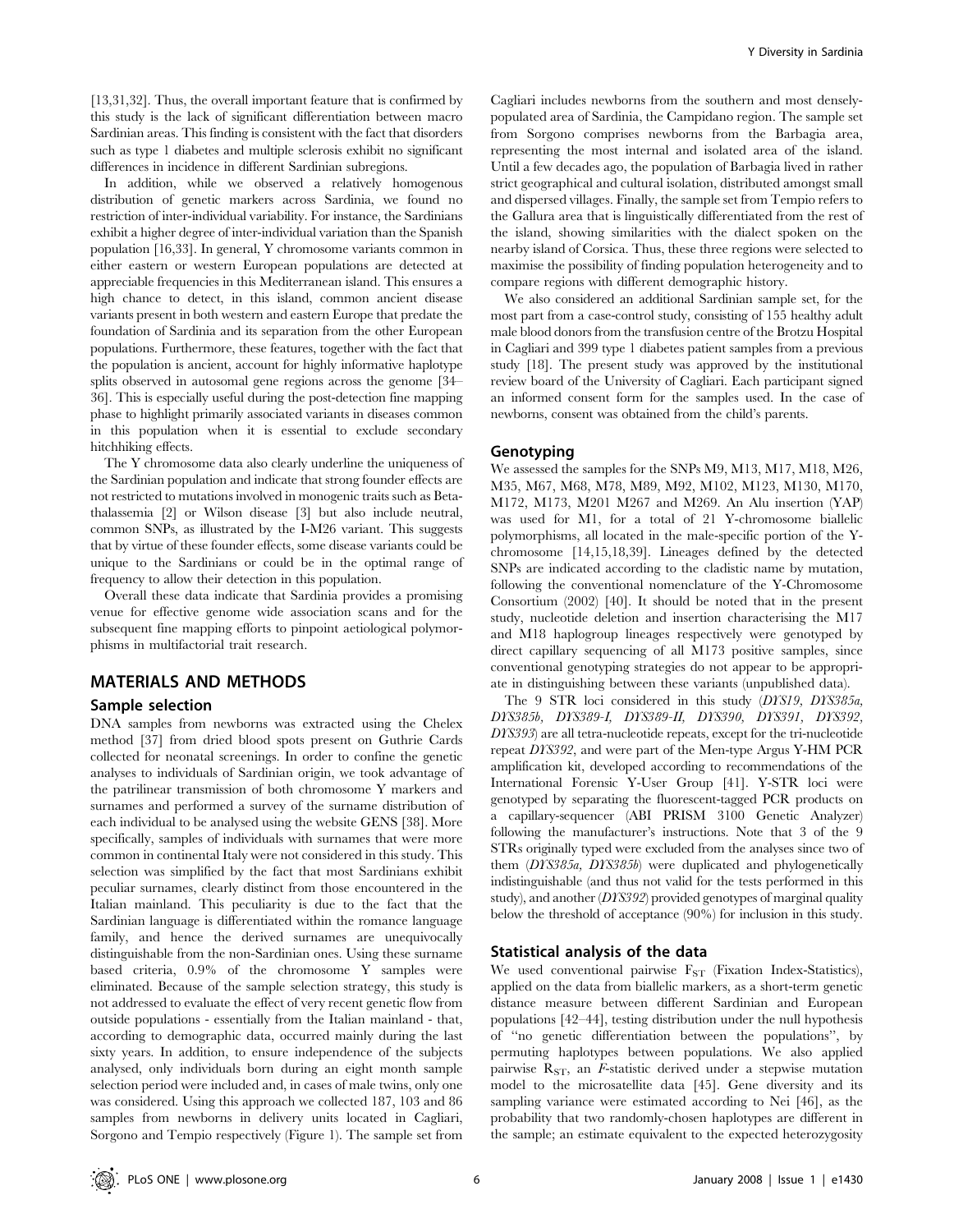for diploid data. We computed pairwise conventional  $F_{ST}$ ,  $R_{ST}$ and gene diversity using the Arlequin 3.11 software [47,48]. Preprocessing of datasets for bootstrapping and format conversions was performed using ad hoc Python scripts on a Linux cluster machine. A thousand FST and RST distances were then clustered using PHYLIP (PHYlogeny Inference Package) v3.66 using the UPGMA tree drawing method and unrooted consensus trees were built with the PHYLIP executable ''Consense''. Trees were then drawn with the PHYLIP executable ''Drawtree'' [49,50]. We carried out full likelihood Bayesian inference of genetic and demographic parameters under population growth using the BATWING programme (Bayesian analysis of trees with internal node generation) [51,52]. BATWING uses a Markov chain Monte Carlo procedure to generate a sequence of genealogic and population trees, with associated model parameter values, consistent with the genetic data observed in a sample of individuals. At equilibrium, the sequence of trees samples from the posterior probability distribution of trees, given the observed data and the assumed underlying genetic and demographic model. The extended BATWING version used here assumes an unbounded single stepwise mutation model for the microsatellite loci and a coalescent process under an exponential model of population growth from an initially constant-size population. A unique prior for the microsatellite mutation rate was based on the Zhivotovsky et al. [53] estimate as  $6.9 \times 10^{-4}$  and applied to DYS19, DYS389I, DYS389II, DYS390, DYS391, and DYS393, setting gamma as  $(1.47, 2130)$  (mean = 0.00069, SD = 0.00057) [54]. In this analysis we avoided using samples containing the duplicated DYS19 microsatellite. Weakly informative priors were also given other parameters to aid convergence of the MCMC process. The initial effective population size was given a gamma (1, 0.0001) (mean = 10,000, SD = 10,000), which covers the values commonly assumed for the global Y-chromosome effective population size as well as lower values to compensate for this being a regional sample and for representing the effective size before growth [55]. Population growth rate alpha per generation was given a gamma  $(2, 400)$  (mean = 0.005, SD = 0.0035). This very flat prior gives support to much lower alpha values and covers estimates of real (census) population growth in various parts of the world over the past few thousand years [56] as well as supporting lower values to allow for growth in effective population size being plausibly lower than real growth. The time in coalescent units when exponential growth began, or Beta, was given a gamma (2, 1) (mean  $= 2$ , SD  $= 1.41$ ) [51]. All other parameters were given flat, uninformative priors [55] Generation time was set at 25 years as used elsewhere in Y-chromosome studies [57–59], adapting the estimated generation times for present day males to the presumably shorter life span in the past [60]. Although a natural measure of the central tendency of a sample of continuous data is its mode (the most probable value), the mean and median are the most popular measures of location due to their simplicity and ease of estimation. The median is often used instead of the mean for asymmetric data because it is closer to the mode and is insensitive to extreme values in the sample.

However, the distribution of our simulated data appears definitely skewed, non-normal and exposed to unpredictable contamination depending on the Markov Chain Monte Carlo sampling of the state space. In this condition, mean and median exhibit remarkable bias whereas the mode can be reliably estimated by several robust

## **REFERENCES**

1. Siniscalco M, Bernini L, Latte B, Motulsky AG (1961) Favism and Thalassæmia in Sardinia and their Relationship to Malaria. Nature 190: 1179–1180.

estimators [61]. In this manuscript, after verifying that none of the markers examined showed bi-modal distribution, we employed the Half-Range Mode (HRM). This is based on subsequent subdivision of the data set in an iterative fashion and appears to be one of the best compromises between reliability, ease of implementation and computing time. Indeed HRM is robust for a wide variety of distribution and contamination levels [62]. This mode estimate also seems less affected by the sample size effect observed with meanbased estimates since, in our data, good convergence for the mode could be obtained even with relatively small sampling  $(\sim 10^7)$ , resulting in a good compromise between accuracy of calculation and computation time.

## SUPPORTING INFORMATION

Table S1 STRs typed in the three Sardinian subpopulations Found at: doi:10.1371/journal.pone.0001430.s001 (0.58 MB DOC)

Table S2 Conventional Population Pairwise FST values between different European populations

Found at: doi:10.1371/journal.pone.0001430.s002 (0.06 MB DOC)

Table S3 FST P values. Number of permutations: 10100

Found at: doi:10.1371/journal.pone.0001430.s003 (0.06 MB DOC)

Table S4 Pairwise squared size difference RST values between different European populations

Found at: doi:10.1371/journal.pone.0001430.s004 (0.06 MB DOC)

Table S5 RST P values. Number of permutations: 10100 Found at: doi:10.1371/journal.pone.0001430.s005 (0.06 MB DOC)

Table S6 AMOVA analysis of 12 pre-molecular markers on 21 linguistic domains of Sardinia

Found at: doi:10.1371/journal.pone.0001430.s006 (0.05 MB DOC)

#### ACKNOWLEDGMENTS

This article is dedicated to the memory of Giuseppe Pilia and Chiara Perra. We thank Michael Whalen, David Schlessinger, John Todd, Chris Tyler-Smith, Magdalena Zoledziewska and Ercole Contu for useful discussions and helpful comments, Patrizia Zavattari and Loredana Moi for technical support and Rebecca Lewis for editorial assistance in the preparation of the manuscript.

#### Author Contributions

Conceived and designed the experiments: FC LM DC FS PF. Performed the experiments: LM DC. Analyzed the data: FC LM DC FS. Contributed reagents/materials/analysis tools: FC. Wrote the paper: FC. Other: Designed and supervised the study: FC. Participated in the study design: PF LM DC. Wrote the manuscript: FC. Revised the manuscript: PF LM CD. Assisted in manuscript revision: JF. Developed software to implement data analysis: FS. Participated in analysis of the data: DC. Performed statistical analysis: FS LM. Proposed mode-based estimates in BATWING analysis: FS. Performed marker genotyping: DC. Participated in marker genotyping: LM. Designed figures and tables: LM. Participated in designing figures and tables: DC. Read and approved the final manuscript: DC LM FS JF PF FC.

2. Rosatelli MC, Dozy A, Faa V, Meloni A, Sardu R, et al. (1992) Molecular characterization of beta-thalassemia in the Sardinian population. Am J Hum Genet 50: 422–426.